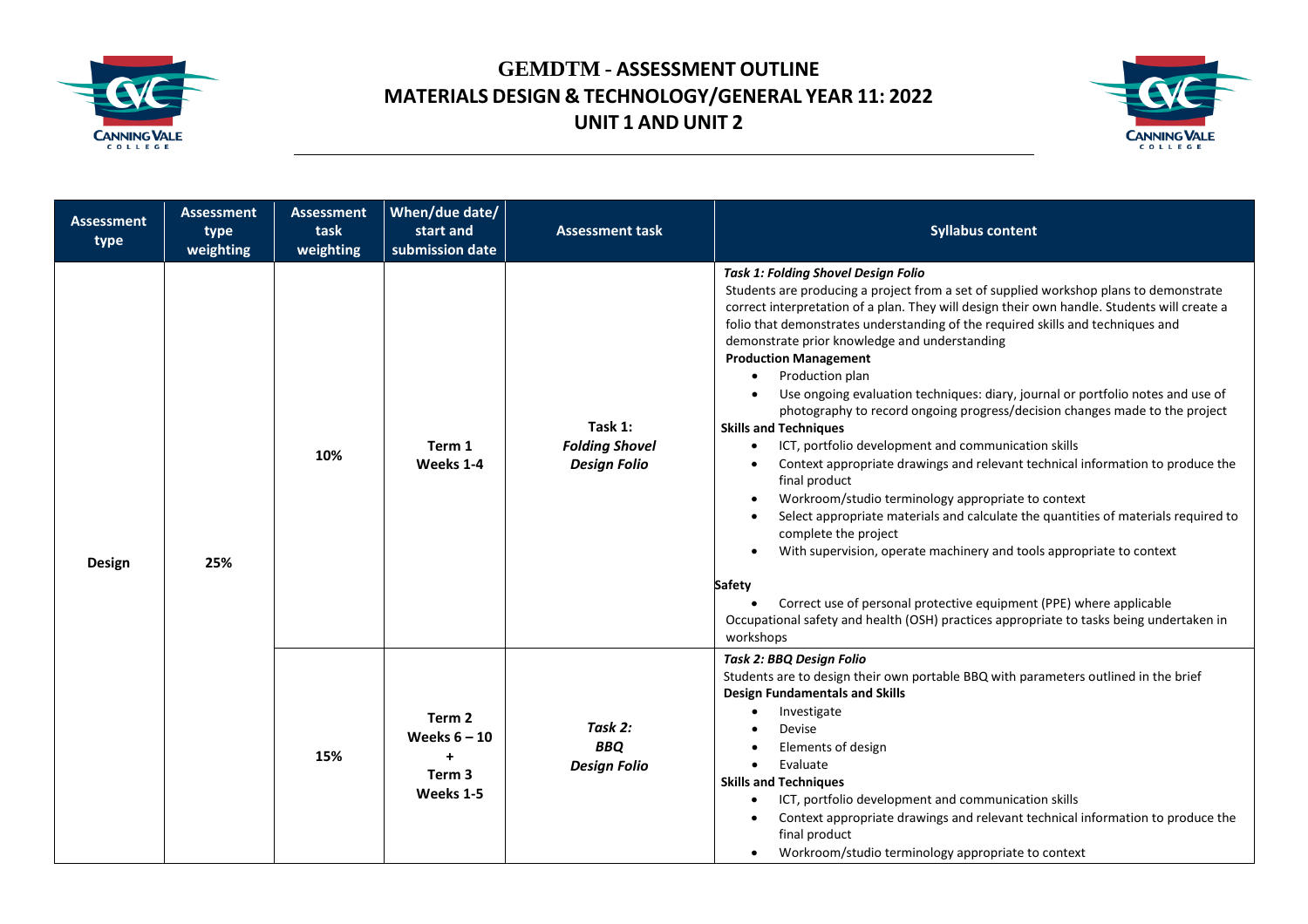



|            |     |     |                                                                                                                               |                               | Select appropriate materials and calculate the quantities of materials required to<br>$\bullet$<br>complete the project<br>With supervision, operate machinery and tools appropriate to context<br>$\bullet$<br>Safety<br>Correct use of personal protective equipment (PPE) where applicable<br>Occupational safety and health (OSH) practices appropriate to tasks being<br>undertaken in workshops<br><b>Production Management</b><br>Production plan<br>Ongoing Evaluation Techniques; Diary, journal portfolio notes to record ongoing<br>progress/decision changes made to project.                                                                                                                                                                                                                                                                                                     |
|------------|-----|-----|-------------------------------------------------------------------------------------------------------------------------------|-------------------------------|-----------------------------------------------------------------------------------------------------------------------------------------------------------------------------------------------------------------------------------------------------------------------------------------------------------------------------------------------------------------------------------------------------------------------------------------------------------------------------------------------------------------------------------------------------------------------------------------------------------------------------------------------------------------------------------------------------------------------------------------------------------------------------------------------------------------------------------------------------------------------------------------------|
|            |     | 10% | Term 1<br><b>Weeks 3 - 4</b>                                                                                                  | <b>Task 3: Folding Tray</b>   | Safety<br>Correct use of personal protective equipment (PPE) where applicable<br>$\bullet$<br>Occupational safety and health (OSH) practices appropriate to tasks being<br>undertaken in workshops<br><b>Skills and Technology</b><br><b>Skills and Techniques</b><br>Read and correctly interpret plans/patterns/templates<br>$\bullet$<br>Use appropriate conventions and workroom terminology<br>Select and apply appropriate and accurate marking out tools and techniques<br>Apply skills in using a range of tools for sheet metal fabrication<br>Demonstrate workshop clean up procedures                                                                                                                                                                                                                                                                                              |
| Production | 60% | 15% | Term 1<br>Weeks $5 - 10$<br>$\ddot{}$<br>Term 2<br>Weeks 1-5<br>Access to<br>machine<br>availability to be<br>a consideration | <b>Task 4: Folding Shovel</b> | Safety<br>Correct use of personal protective equipment (PPE) where applicable<br>$\bullet$<br>Occupational safety and health (OSH) practices appropriate to tasks being<br>undertaken in workshops<br><b>Skills and Technology</b><br><b>Skills and Techniques</b><br>Read and correctly interpret plans/patterns/templates<br>$\bullet$<br>Use appropriate conventions and workroom terminology<br>$\bullet$<br>Select and apply appropriate and accurate marking out tools and techniques<br>$\bullet$<br>Apply skills in using a range of tools for sheet metal fabrication<br>$\bullet$<br>Apply skills using a range of tools and machinery, with safe machine operation<br>$\bullet$<br>Correct use of machine speeds and cutting fluids<br>$\bullet$<br>Cutting patterns or shapes using gas or electric cutting equipment<br>Use permanent joining and non-permanent fixing of metals |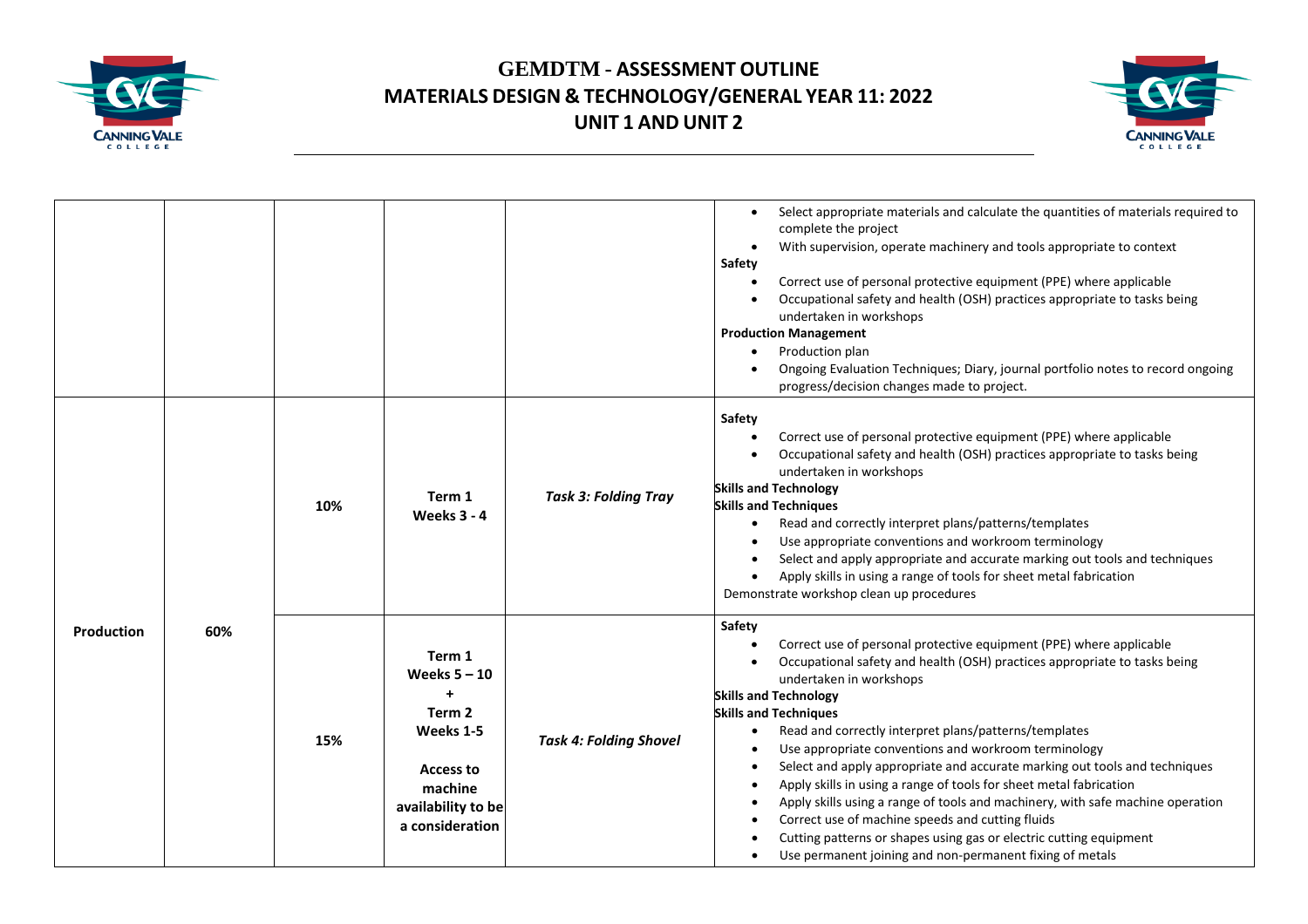



|  |  |     |                                                                                                                                             |                                  | Use hand held grinding tools<br>Apply different metal finishes                                                                                                                                                                                                                                                                                                                                                                                                                                                                                                                                                                                                                                                                                                                                                                                                                                                              |
|--|--|-----|---------------------------------------------------------------------------------------------------------------------------------------------|----------------------------------|-----------------------------------------------------------------------------------------------------------------------------------------------------------------------------------------------------------------------------------------------------------------------------------------------------------------------------------------------------------------------------------------------------------------------------------------------------------------------------------------------------------------------------------------------------------------------------------------------------------------------------------------------------------------------------------------------------------------------------------------------------------------------------------------------------------------------------------------------------------------------------------------------------------------------------|
|  |  |     |                                                                                                                                             |                                  | Demonstrate workshop clean up procedures                                                                                                                                                                                                                                                                                                                                                                                                                                                                                                                                                                                                                                                                                                                                                                                                                                                                                    |
|  |  | 20% | Term <sub>2</sub><br>Weeks 8<br>Through to<br>Term <sub>4</sub><br>Weeks 5<br>Access to<br>machine<br>availability to be<br>a consideration | Task 5: BBQ                      | Safety<br>Correct use of personal protective equipment (PPE) where applicable<br>Occupational safety and health (OSH) practices appropriate to tasks being<br>undertaken in workshops<br><b>Skills and Technology</b><br><b>Skills and Techniques</b><br>Read and correctly interpret plans/patterns/templates<br>Use appropriate conventions and workroom terminology<br>Select and apply appropriate and accurate marking out tools and techniques<br>Apply skills in using a range of tools for sheet metal fabrication<br>Apply skills in using a range of tools and machinery, including safe machine<br>operation<br>Cutting patterns or shapes using gas or electric cutting equipment<br>Correct use of machine speeds and cutting fluids<br>Use permanent joining and non-permanent fixing of metals<br>Use hand held grinding tools<br>Apply different metal finishes<br>Demonstrate workshop clean up procedures |
|  |  | 15% | Term 1<br><b>Weeks 3 - 4</b>                                                                                                                | <b>Task 6: Welding Exercises</b> | <b>Oxy Welding Exercises 5%</b><br><b>Safety</b><br>Correct use of personal protective equipment (PPE) where applicable<br>Occupational safety and health (OSH) practices appropriate to tasks being<br>undertaken in workshops<br>Nature and properties of Materials<br>Permanent and non-permanent fixings                                                                                                                                                                                                                                                                                                                                                                                                                                                                                                                                                                                                                |
|  |  |     | Term <sub>2</sub><br>Weeks 3-5                                                                                                              |                                  | <b>MIG Welding Exercises 5%</b><br>Safety<br>Correct use of personal protective equipment (PPE) where applicable<br>Occupational safety and health (OSH) practices appropriate to tasks being<br>undertaken in workshops<br><b>Nature and properties of Materials</b><br>Permanent and non-permanent fixings                                                                                                                                                                                                                                                                                                                                                                                                                                                                                                                                                                                                                |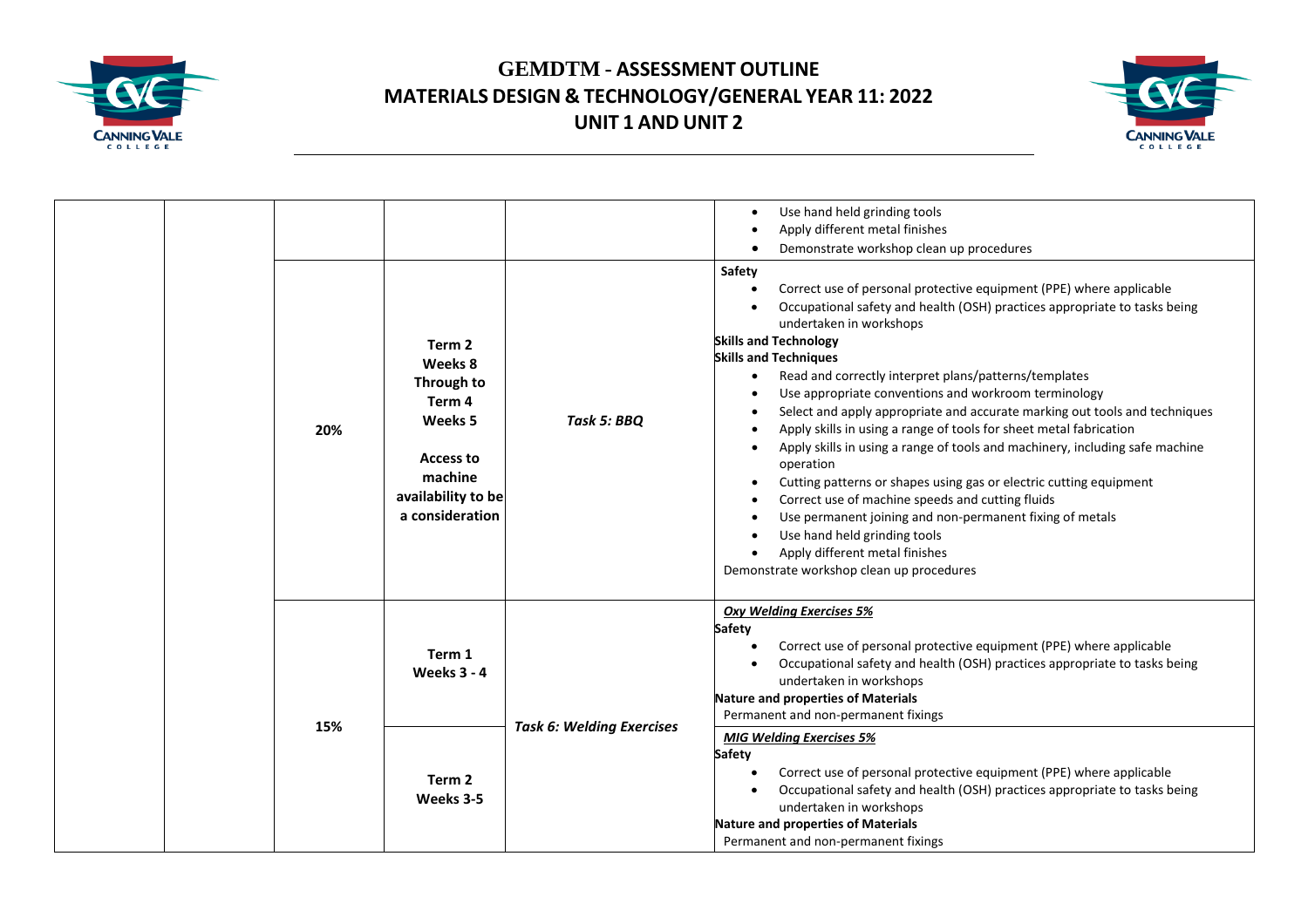



|          |     |      | Term 3<br>Weeks 1-5                                       |                                                     | <b>ARC Welding Exercises 5%</b><br><b>Safety</b><br>Correct use of personal protective equipment (PPE) where applicable<br>$\bullet$<br>Occupational safety and health (OSH) practices appropriate to tasks being<br>$\bullet$<br>undertaken in workshops<br><b>Nature and properties of Materials</b><br>Permanent and non-permanent fixings                                                                                                                                                                                                                                                                                                                                                                                                                                                    |
|----------|-----|------|-----------------------------------------------------------|-----------------------------------------------------|--------------------------------------------------------------------------------------------------------------------------------------------------------------------------------------------------------------------------------------------------------------------------------------------------------------------------------------------------------------------------------------------------------------------------------------------------------------------------------------------------------------------------------------------------------------------------------------------------------------------------------------------------------------------------------------------------------------------------------------------------------------------------------------------------|
| Response | 15% | 7.5% | Term 1<br>Week 2<br>Term <sub>2</sub><br><b>Week 8-10</b> | Task 7:<br>Semester 1<br>Response<br><b>Booklet</b> | <b>Types of Metals and Uses work sheet</b><br><b>Materials</b><br><b>Nature and Properties of Materials</b><br>Identification of origins of common ferrous and non-ferrous metals<br>$\bullet$<br>Classification of the properties of common ferrous and non-ferrous metals by<br>$\bullet$<br>weld properties and workability<br><b>Recycling of Metals work sheet</b><br><b>Materials in context</b><br>Identification of environmental considerations<br>$\bullet$<br>3Rs- reduce, re-use, recycle<br>$\bullet$<br>Ways to reduce waste<br>$\bullet$<br>Ways to re-use and recycle<br>$\bullet$<br><b>Finishes for metals worksheet</b><br>Identification of common associated materials used with metal finishes<br>Painted/Anodised<br>$\bullet$<br>Plastic or powder coatings<br>$\bullet$ |
|          |     | 7.5% | Term <sub>3</sub><br>Week 6<br>Term4<br>Week 5            | Task 8:<br>Semester 2<br>Response<br><b>Booklet</b> | <b>Steel Production work sheet</b><br><b>Nature of Properties of Materials</b><br>Identification of common metal sections<br>$\bullet$<br>Identification of common associated materials used with metal<br>$\bullet$<br><b>Metal Careers work sheet</b><br>This allows students to investigate the careers that are associated with Metals and helps<br>students to identify possible careers. Many students do TAFE courses and it ensures that<br>they are doing a course that is relevant to the career path that they are following<br><b>Metal Characteristics work sheet</b><br>Identification of different metal finishes from the following range of finishes<br>Painted<br>$\bullet$<br>Galvanised<br>Plastic or powder coatings<br>$\bullet$                                           |